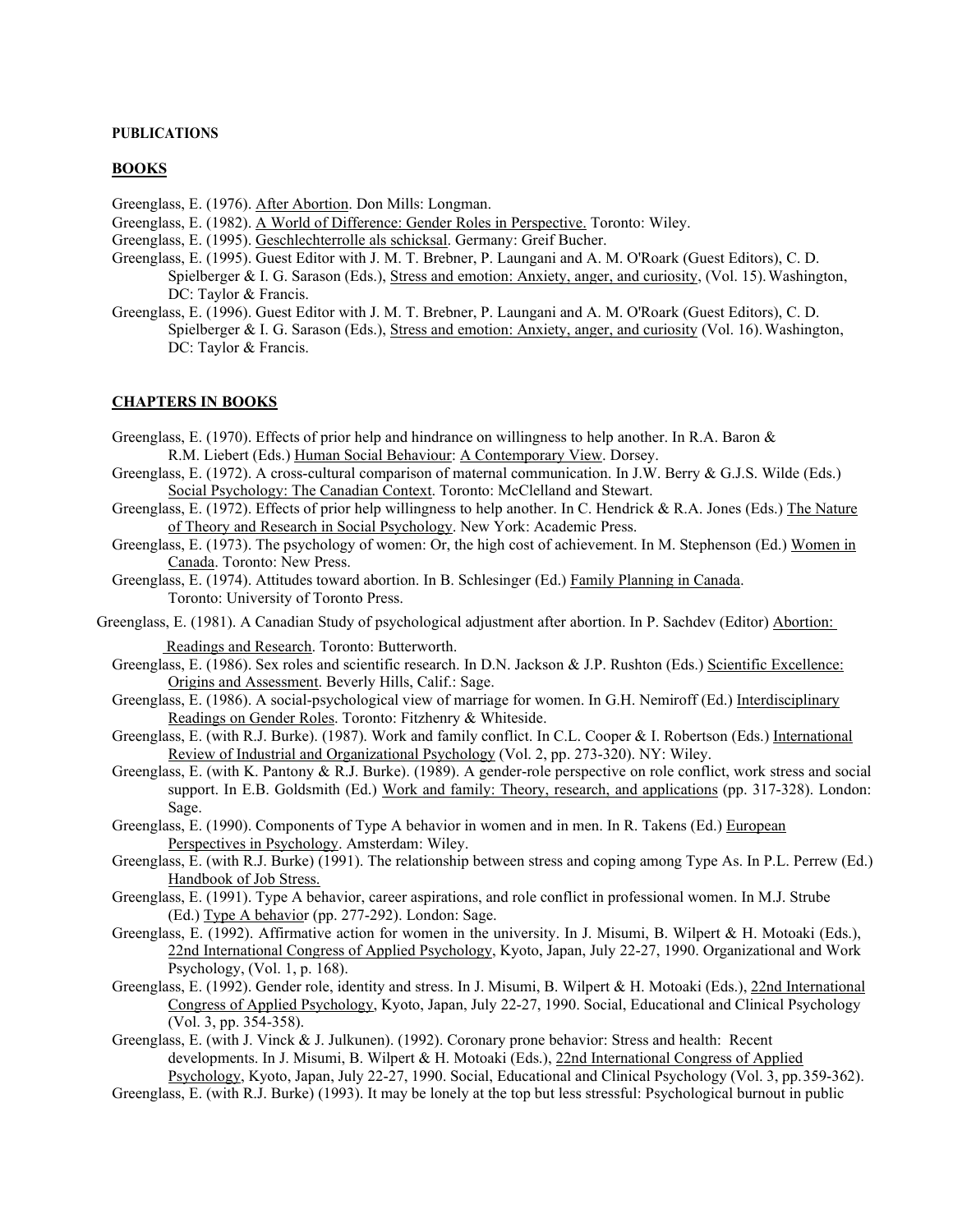schools. In E. May (Ed). Manual on Scientific Writing in English. Language Centre for Finnish Universities, University of Jyvaskyla.

- Greenglass, E. (1993). Social support and coping of employed women. In B. C. Long & S. E. Kahn (Eds.) Women, work and coping: A Multidisciplinary approach to workplace stress (pp. 215-239). McGill-Queens University Press.
- Greenglass, E.R., Fiksenbaum, L. & Burke, R.J. (1995). The relationship between social support and burnout over time in teachers. In P. Perrewe & R. Crandall (Eds*.),* Occupational stress: A handbook. (pp. 239-248). Washington, DC: Taylor & Francis.
- Greenglass, E. & Julkunen, J. (1996). Construct validity and sex differences in Cook-Medley Hostility. In J. Julkunen, Risk and Prognosis of Coronary Heart Disease: Studies of psychological risk factors in samples of healthy subjects and post-infarction patients. Helsinki: Rehabilitation Foundation.
- Greenglass, E. (1996). Anger suppression, cynical distrust, and hostility: Implications for coronary heart disease. In C. D. Spielberger & I. G. Sarason (Eds.) and J. M. T. Brebner, E. Greenglass, P. Laungani & A. M. O'Roark (Guest Eds.), Stress and emotion: Anxiety, anger, and curiosity (Vol. 16, pp. 205-225). Washington, DC: Taylor and Francis.
- Greenglass, E. (1997). Gender differences in mental health. In H. S. Friedman (Editor-in-Chief), Encyclopedia of Mental Health. San Diego: Academic Press.
- Greenglass, E. (with R. Schwarzer). (1998). The Proactive Coping Inventory (PCI). In R. Schwarzer (Ed.), Advances in health psychology research (CD-ROM). Berlin: Free University of Berlin. Institut for Arbeits, Organizationsund Gesundheitspsychologie. (IBN 3-00-002776-9).
- Greenglass, E. R., Schwarzer, R., & Taubert, S. (1999). The Proactive Coping Inventory (PCI): A multidimensional research instrument. [On-line publication]. Available at [http://www.psych.yorku.ca/greenglass/. T](http://www.psych.yorku.ca/greenglass/)ranslations include Turkish, Polish, Spanish, Portugese,Hebrew, German and Japanese.
- Greenglass, E. (with R. Schwarzer & J. Mueller). (1999). Assessment of perceived general self-efficacy on the Internet: Data collection in cyberspace. In S. Hobfoll & R. Pekrun (Eds.), Anxiety, Stress, and Coping: An International Journal, Vol. 12, 145-161. Harwood Academic Publishers.
- Greenglass, E. (with R. Schwarzer). (1999). Teacher burnout from a social-cognitive perspective: A theoretical position paper. In R. Vandenberghe & M. Huberman (Eds.), Understanding and preventing teacher burnout: sourcebook of international research and practice (pp. 238-246). Cambridge University Press.
- Greenglass, E. (2000). Work, family and psychological functioning: conflict or synergy? In P. Dewe, M. Leiter & T. Cox (Eds.), Coping, health and organizations (pp. 87-108). London: Taylor and Francis.
- Greenglass, E. (with R.J. Burke) (2000). Organizational restructuring, and downsizing and employee well-being. In S. B. Dahiya (Ed.), The current state of business disciplines (pp. 1451-1468). Spellbound Publication, India.
- Burke, R. J., & Greenglass, E. R. (2000). Organizational restructuring: Identifying effective hospital downsizing processes. In The Organization in crisis (Eds.), R. J. Burke & C. L. Cooper. London: Blackwell, pp. 284-303.
- Greenglass, E. R. (2000). Teaching and stress. In G. Fink (Ed.), Encyclopedia of stress (Vol. 3, pp. 571-575). San Diego: Academic Press.
- Greenglass, E. & Noguchi, K. (2000). Longevity, gender and health: A psychocultural perspective. In Y.Haruki (Ed.), Proceedings of the First Asian Congress of Health Psychology, Tokyo, August 28-29,2000.
- Greenglass E. R. (2001). Gender Role Stress and Health. In: Smelser N, Baltes P., (eds.) International Encyclopedia of the Social and Behavioral Sciences. Elsevier, Oxford, UK, Vol. 9, pp.6027-6029.
- Greenglass, E. (2002). Work stress, coping and social support: Implications for women's occupational well-being. Invited book chapter in D. L. Nelson & R. J. Burke (Eds.), Gender, work stress and health. Washington: APA. (pp. 85- 96).
- Greenglass, E. (2002). Proactive coping. In E. Frydenberg (Ed.), Beyond coping: Meeting goals, vision, and challenges. London: Oxford University Press, (pp. 37-62).
- Greenglass, E., & Burke, R. J. (2003) Teacher Stress. In M. Dollard, A. Winefield, & H. Winefield (Eds.) Occupational Stress for the Service Professions, Chapter 8. London: Taylor & Francis
- Greenglass, E. R. (2004). Occupational Well-Being Role Conflict and Social Support in Women. In H. Sek and R. Cieslak (Eds.) Social Support, Stress and Health. (New Trendsin Psychology series). (In Polish). Warsaw: Wydawnictwo Naukowe PWN SA. (pp. 138-151).
- Greenglass, E. R. (2004). Feeling Good: By Chance or Design? In K. K. Chon (Ed.), Proceedings of the Second Asian Congress of Health Psychology, Seoul, Korea, August 16-18, 2004. (pp. 80-91).
- Hobfoll S, Greenglass E, Moore K, Noguchi K, Pick S, Schwarzer R . (2004). Implications of advances in health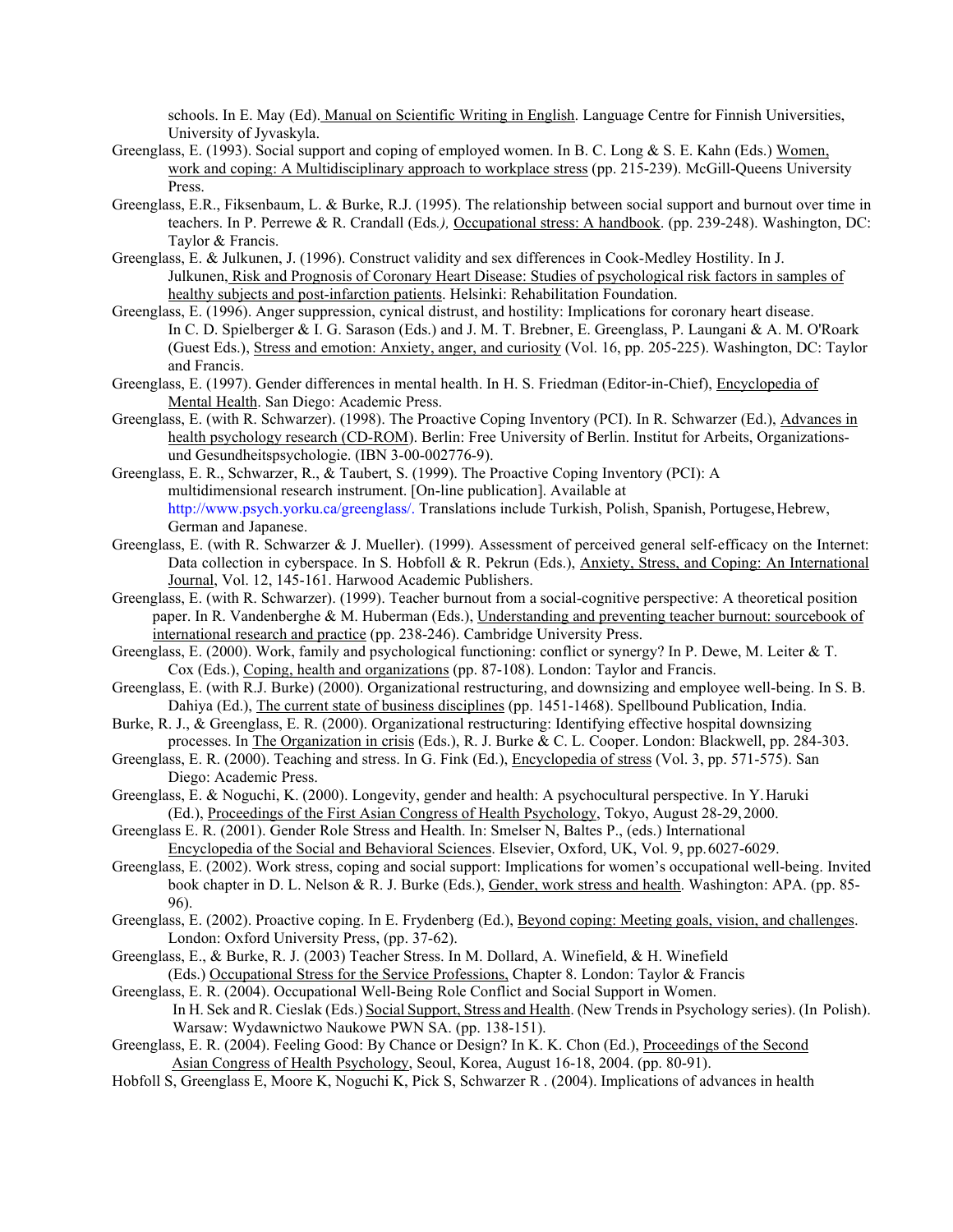psychology for policy and intervention. International Journal of Psychology, 39, 126-126.

- Greenglass, E. R. (2005). Proactive Coping, Resources and Burnout: Implications for Occupational Stress. Research Companion to Organizational Health Psychology, (Eds.) A.-S. G. Antoniou & C. Cooper. London: Edward Elgar. (Chapter 33, pp. 503-515).
- Fiksenbaum, L. & Greenglass, E.R. (2005). Invited chapter. Job stress and gender: A comparison of government and corporate employees. In C.D. Spielberger & I.G. Sarason (Eds.), Stress and emotion: Anxiety, anger, and curiosity, (Vol. 17). Washington, DC: Taylor & Francis. pp. 271-291.
- Greenglass, E.R. (2005). Invited chapter: Anger/hostility, gender, social support and coping in Coronary Heart Disease: Theoretical issues and empirical findings. In C.D. Spielberger, & I.G. Sarason (Eds.), Stress and emotion: Anxiety, anger, and curiosity (Vol. 17). Washington, DC: Taylor & Francis. pp. 123-142.
- Greenglass, E. R. (2006). Vitality and Vigor: Implications for Healthy Functioning. Invited chapter, in P. Buchwald (Ed.), Stress and Anxiety - Application to Health, Community, Work Place and Education Cambridge Scholars Press Ltd. Chapter 4 pp.65-86.
- Greenglass, E. R. (2006). Teaching and Stress. In G. Fink (Ed.), *Encyclopedia of stress*. 2nd Edition. San Diego: Academic Press.
- Greenglass, E.R., & Nash, K. (2008) Coping and emotional labor: Theoretical considerations. In, P.Buchwald, T. Ringeisen, & M. Eysenck (Eds.),.*Stress and Anxiety Application to Life Span Development and Health Promotion.* Berlin: Logos Verlag. pp. 7-18
- Safdar, S., Lewis, J.R., Greenglass, E., & Daneshpour, M. (2009). An examination of proactive coping and social beliefs among Christians and Muslims. In M. Bond, & K. Leung (Eds.), Psychological Aspects of Social Axioms. New York: Springer. pp 177-196.
- Greenglass, E. R. (2009). (In Greek). Proactive coping, resources and burnout: Implications for occupational stress. The Syndrome of Professional Burnout. (Ed.) A.-S. G. Antoniou. Athens: University Studio Press. (Chapter 4, pp. 109-128).
- Hodge, D., and Greenglass, E. Proactive Coping and Positive Focus: Implications for Psychological Distress (2011). *Proceedings of the 31<sup>st</sup> Stress & Anxiety Research Society Conference.* (Eds) P. Buchwald, K. Moore & T. Ringeisen. Berlin: Logos Verlag.
- Greenglass, E. R., Marjanovic Z., Fiksenbaum, L., Coffey , S., Shi K., & Chen X. F. (2011). Professional efficacy and social support in nurses during the SARS crisis in Canada and China. In, A. S.. G. Antoniou & C. Cooper (Eds.). *New Directions in Organizational Psychology and Behavioural Medicine* (pp.169-188). Surrey, UK:Gower.
- Condren, M., & Greenglass, E. R. (2011). Optimism, Emotional Support, and Depression Among First-Year University Students: Implications for Psychological Functioning Within the Educational Setting. In, G. M. Reevy & E. Frydenberg (Eds.). Personality, Stress and coping: Implications for Education. Charlotte, NC: IAP Inc. Surrey, UK: Gower. pp. 169-188.
- Greenglass, E. R. Social psychological antecedents of burnout: The role of dedication, coping and social support. In D. Chadee & A. Kostic (Eds.) (2011) Social Psychological Dynamics. Kingston, Jamaica: University of West Indies Press. Chapter 15, pp. 323-340.
- Greenglass, E., & Mara, C. (2012). Self-efficacy as a psychological resource in difficult economic times. In, K.A. Moore, K. Kaniasty & P.Buchwald (Eds.), *Stress and Anxiety: Application to Economic Hardship, Occuptationl Demands, and Developmental Challenges.* Berlin: Logos Verlag. pp. 29-38
- Condren, M., Katter, J. K. Q., Nepon, T., & Greenglass, E. R. (2012). Psychological health as a mediator of economic hardship on perceived future employability. In P. Buchwald, K. Moore and K. Kaniasty, (Eds.). Stress and Anxiety: Application to Economic Hardship, Occuptationl Demands, and Developmental Challenges. Berlin: Logos Verlag. pp. 19-28.
- Greenglass, E., Marjanovic Z., & Fiksenbaum, L. (2013). Impact of the recession and its aftermath on individual health and well-being. In, A.-S. G. Antoniou & C. Cooper (Eds.). *The psychology of the recession in the workplace*. Cheltenham, UK: Edward Elgar, pp. 42-58.
- Greenglass, E. (2014). The great recession: Stress and coping in difficult economic times. In K. Kaniasty, K. A. Moore, S. Howard, & P. Buchwald, (Eds.). *Stress and Anxiety: Applications to Social and Environmental Threats, Psychological Well-being, Occupational Challenges and Developmental Psychology*. Berlin: Logos Verlag. pp. 7-16.
- .Leal, R., Viseu, J., Jesus, S. N., Paixão, O., & Greenglass, E. (2014). Economic stressors and symptoms of psychological distress: Data from a Portuguese sample. In K. Kaniasty, K. Moore, S. Howard, & P. Buchwald (Eds*.), Stress and Anxiety: Applications to Social and Environmental Threats, Psychological Well-Being, Occupational*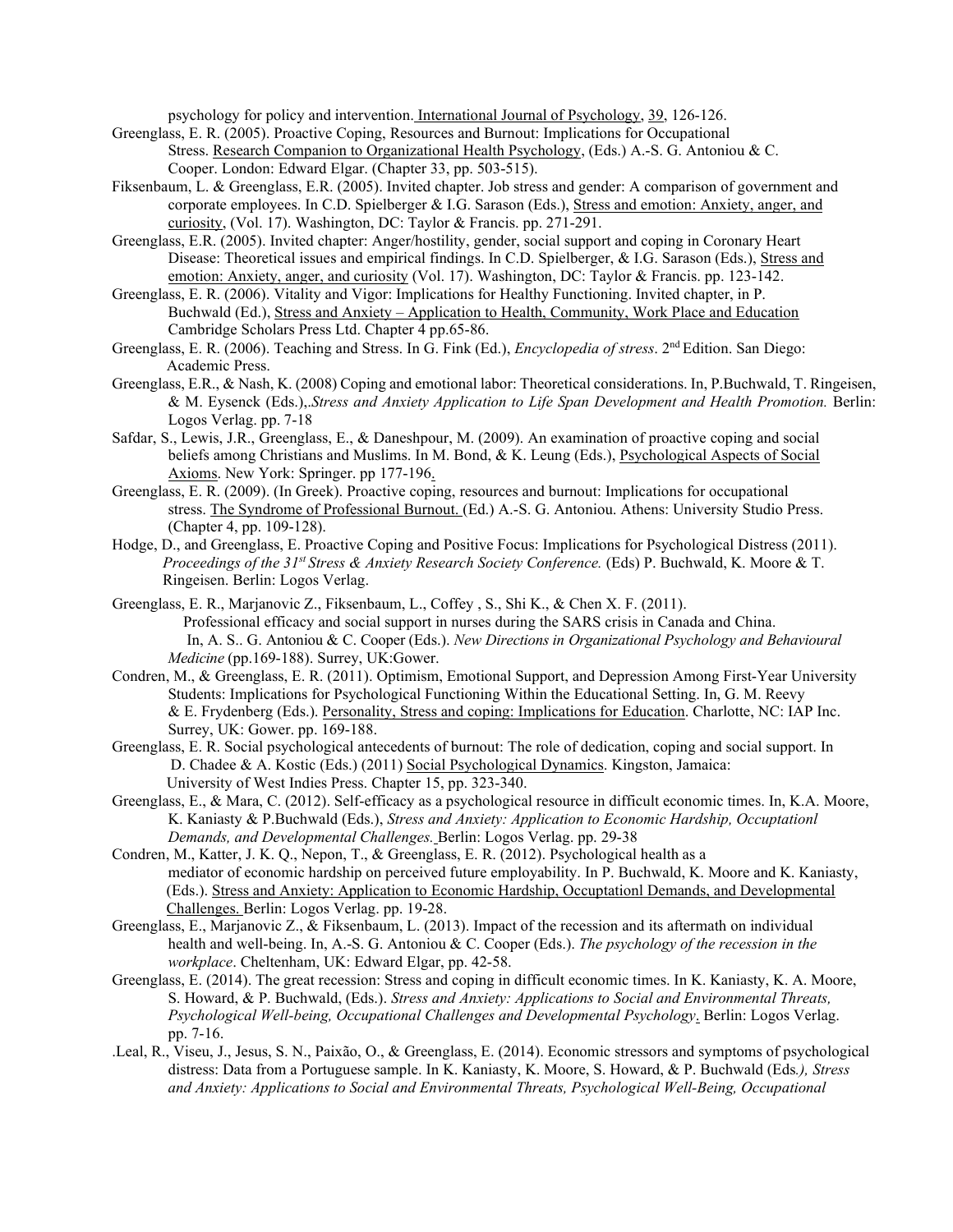*Challenges, and Developmental Psychology* (pp. 17-23). Berlin, Germany: Logos Verlag.

- Sass, R., & Greenglass, E. (2015). Economic threat and depression: The role of ruminative brooding. In K. Moore, P. Buchwald, & S. Howard (Eds.), *Stress and anxiety.* Berlin, Germany: Logos Verlag.
- Greenglass, E. R., Katter, J. K. Q., Fiksenbaum, L., & Hughes, B. M. (2015). Surviving in difficult economic times: Relationship between economic factors, self-esteem and psychological distress in university students. *The Multigenerational Workforce: Challenges and Opportunities for Organisations.* (Eds), R. Burke, C. Cooper & Alexander-Stamatios G. Antoniou. London: Edward Elgar. pp. 58- 77.
- Mara, C. A., & Greenglass, E. R. (2016). Examining proactive coping and resilience within the context of the economic recession. In Alexander-Stamatios G. Antoniou & Cary Cooper, (Eds.). *Coping, Personality and the Workplace: Responding to Psychological Crisis and Critical Events (pp. 161-175).*
- Fiksenbaum, L., Marjanovic, Z., & Greenglass, E. (2017). Perceived employability, job insecurity, and well-being. In A. Tavidze (Ed). *Progress in Economics Research. Volume 39.* Nova Science Publishers.
- Greenglass E., Fiksenbaum L., & Antoniou, A.-S. (2019) Job insecurity and stress in challenging economic times In P. Buchwald, K. Moore, K. Kaniasty & P. Arenas-Landgrave (Eds.). *Stress and Anxiety: Contributions of the STAR Award Winners*. Berlin: Logos Verlag. pp. 27-36.

## **PUBLISHED ARTICLES**

\*Indicates refereed journals

- \*Sermat, V. & Greenglass, E. (1965). Effect of punishment on probability learning in schizophrenics. British Journal of Social and Clinical Psychology, 4, 52-62.
- \*Greenglass, E. (1969). The effects of prior help and hindrance on willingness to help another: Reciprocity or social responsibility. Ph.D. Dissertation, Dissertation Abstracts, 29, No. 8.
- \*Greenglass, E. (1969). Effects of prior help and hindrance on willingness to help another: Reciprocity or social responsibility. Journal of Personality and Social Psychology, 11, 224-231. REPRINTED IN: Research Reports: Center for Social Work/Social Science Interchange, Indiana University-Purdue University at Indianapolis, 1971. ERIC - Research in Education, (March 1972), 7(3), 73. Current Index to Journals in Education, 1970, 2, 891.
- Greenglass, E. (1971). The status of women in Canada. York Gazette, 2, 7.
- Greenglass, E. (1971). Some processes of child-rearing with particular reference to the Italian family. Journal: Ontario Association of Children's Aid Societies, Dec., 1-5.
- \*Greenglass, E. (1971). A cross-cultural comparison of maternal communication. Child Development, 42, 685-692. REPRINTED IN: Research in Education, 1972. Monthly Abstract J. of Nat. Educ. Resources Info. Center. L.L.B.A. Language and Language Behaviour Abstracts, 1972, 6, 55. (#7200300). Maccoby, E. & Jacklin, C.N. (1974). The Psychology of Sex Differences, Stanford: Stanford University Press. Pediatric News, 1972.
- \*Greenglass, E. (1971). A cross-cultural comparison of the child's communication with his mother. Developmental Psychology, 5, 494-499. REPRINTED IN: L.L.B.A. Language and Language Behaviour Abstracts, 1972, 6, 59. (#7200324). Current Index to Journals in Education, 1972, 4, 66. Maccoby, E. & Jacklin, C.N. The Psychology of Sex Differences. Stanford: Stanford University Press, 1974.
- \*Greenglass, E. (1972). A comparison of maternal communication style between immigrant Italian and secondgeneration Italian women living in Canada. Journal of Cross-Cultural Psychology, 3, 185-192. REPRINTED IN: Current Index to Journals in Education, 1972, 4, 676. L.L.B.A. Language and Language Behaviour Abstracts, 1972, 6, 1014. (#7205256). Human Behaviour, 1973.
- \*Greenglass, E. (1972). A cross-cultural study of the relationship between resistance to temptation and maternal communication. Genetic Psychology Monographs, 86, 119-139. REPRINTED IN: ERIC - Research in Education, 1972, 7(3), 124. Maccoby, E. & Jacklin, C.N. The Psychology of Sex Differences. Stanford: Stanford University Press, 1974.
- \*Greenglass, E. (1972). Effects of age and prior help on "altruistic lying." Journal of Genetic Psychology, 1121, 303- 313. REPRINTED IN: ERIC - Research in Education, 1973.
- \*Greenglass, E. (1972). Attitudes toward abortion. The New Feminist, 3, 2-12.
- \*Greenglass, E. & Stewart, M. (1973). The under-representation of women in social psychological research. The Ontario Psychologist, 5, 21-29.
- \*Greenglass, E. (1973). Women: A New Psychological View. The Ontario Psychologist, 5, 7-15.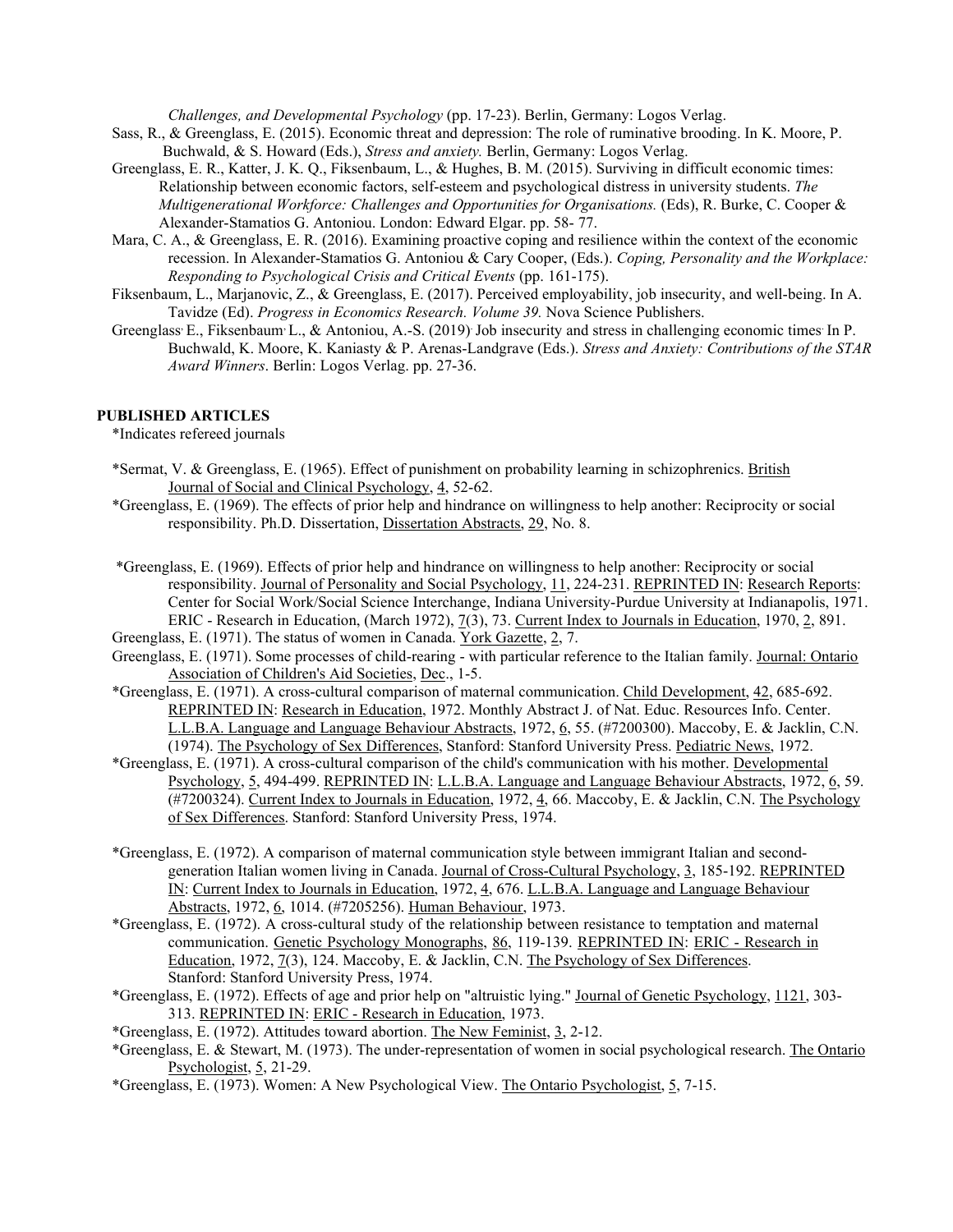\*Greenglass, E. (1973). Guest Editor. The Ontario Psychologist, 5.

- \*Greenglass, E. (1974). Ethnicity and maternal patterns of communication. Proceedings of the Twentieth International Congress of Psychology. Tokyo: University of Tokyo Press.
- \*Greenglass, E. (1975). Therapeutic abortion and its psychological implications: The Canadian experience. Canadian Medical Association Journal, 113, 754-757. REPRINTED IN: Obstetrics/Gynaecology Digest, Northfield, Illinois, 1976. British Pregnancy Advisory Service, West Midlands, England, June 1976.
- \*Greenglass, E. (1976). Therapeutic abortion and psychiatric disturbance in Canadian women. Canadian Psychiatric Association Journal, 21, 453-460. REPRINTED IN: Inventory of Marriage and Family Literature, 5, 1977/78, D.H. Olson & N.S. Dahl (Eds.). Minneapolis: University of Minnesota Press, 1978.
- \*Greenglass, E. (1977). Therapeutic abortion, fertility plans, and psychological sequelae. American Journal of Orthopsychiatry, 47, 119-126. REPRINTED IN: Social Work in Health Care, 1977, New York: Haworth Press. Human Behaviour, 1977. Inventory of Marriage and Family Literature, 5, 1977/78, D.H. Olson & N.S. Dahl (Eds.) Minneapolis: University of Minnesota Press, 1978.
- \*Greenglass, E. (1979). Women and psychiatry. Canadian Women's Studies, 1, 72.
- \*Greenglass, E. (1980). The changing role of the mother. Canadian Women's Studies, 11, 6-8.
- \*Greenglass, E. (1980). Fruitful directions for research and theory in the 1980's. Resources for Feminist Research, 9, 12- 13.
- \*Greenglass, E. & Devins, R. (1982). Factors related to marriage and career plans in unmarried women. Sex Roles, 8, 57-71. REPRINTED IN: Inventory of Marriage and Family Literature, 9, 1982, D.H. Olson (Ed.) Minneapolis: University of Minnesota Press, 1982. Sociological Abstracts, 1982. Carolina Population Center Library, University of North Carolina (Chapel Hill), 1983.
- \*Greenglass, E. (1985). Psychological implications of sex bias in the workplace. Academic Psychology Bulletin, 7, 227- 240.
- \*Greenglass, E. (1985). A social-psychological view of marriage for women. International Journal of Women's Studies, 8, 24-31.
- \*Greenglass, E. (1985). An interactional perspective on job-related stress in managerial women. The Southern Psychologist, 2, 42-48.
- \*Greenglass, E. & Borovilos, R. (1985). Psychological correlates of fertility plans in unmarried women. Canadian Journal of Behavioural Science, 17, 130-139.
- \*Greenglass, E. (1987). Type A behaviour and occupational demands in managerial women. Canadian Journal of Administrative Sciences, 4, 157-168.
- \*Greenglass, E. (1987). Anger in Type A Women: Implications for Coronary Heart Disease. Personality and Individual Differences, 8, 639-650.
- \*Greenglass, E. & Burke, R.J. (1988). Work and Family precursors of burnout in teachers: Sex differences. Sex Roles, 18, 215-229.
- \*Greenglass, E. (1988). Type A behaviour and coping strategies in female and male supervisors. Applied Psychology: An International Review, 37, 271-288.
- \*Greenglass, E. (with R.J. Burke). (1988). Career orientations and psychological burnout in teachers. Psychological Reports, 63, 107-116.
- \*Greenglass, E. (with R.J. Burke). (1988). Psychological burnout among men and women in teaching: An examination of the Cherniss model. Human Relations, 42, 261-273.
- \*Greenglass, E., Pantony, K.L., & Burke, R.J. (1988). A gender-role perspective on role conflict, work stress and social support. Journal of Social Behavior and Personality, 3, 317-328 (Special Issue on Work and Family).
- \*Greenglass, E. (with R.J. Burke). (1989). Career orientations and career development among male and female teachers. Psychological Reports, 64, 591-598.
- \*Greenglass, E. (with R.J. Burke). (1989). Correlates of psychological burnout phases among teachers. Journal of Health and Human Resource Administration, 12, 46-62.
- \*Greenglass, E. (with R.J. Burke). (1989). It may be lonely at the top but it's less stressful: Psychological burnout in public schools. Psychological Reports, 64, 615-623. REPRINTED IN: E. May (Ed.), Manual on scientific writing in english, Language Centre for Finnish Universities, University of Jyvaskyla, 1993.
- \*Burke, R.J. & Greenglass, E. (1989). Sex differences in psychological burnout in teachers. Psychological Reports, 65, 55-63.
- \*Burke, R.J. & Greenglass, E. (1989). The clients' role in psychological burnout in teachers and administrators. Psychological Reports, 64, 1299-1306.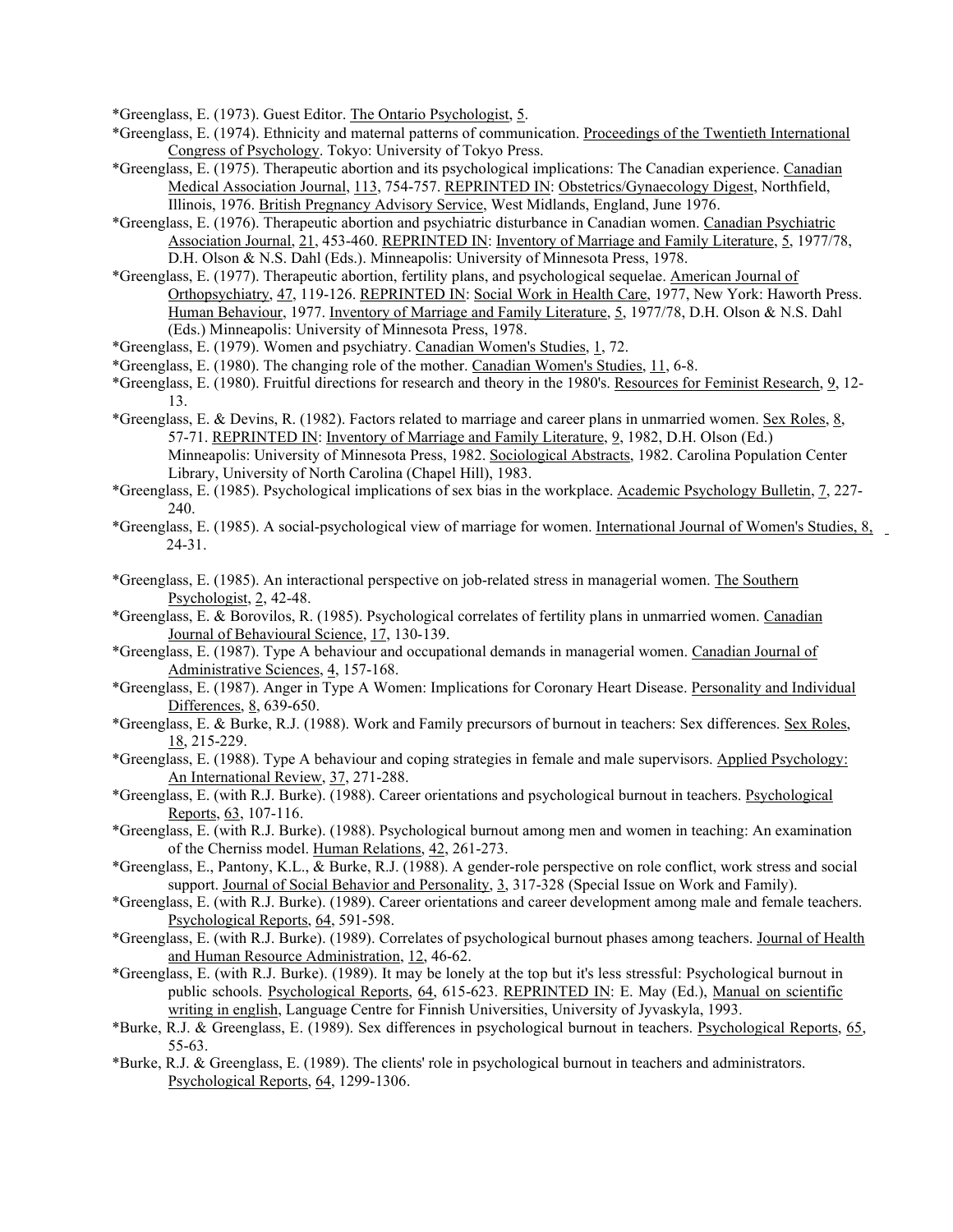- \*Greenglass, E. & Julkunen, J. (1989). Construct validity and sex differences in Cook-Medley hostility. Personality and Individual Differences, 10, 209-218.
- \*Greenglass, E. (with A. Inglis). (1989). Motivation for marriage among women and men. Psychological Reports, 65, 1035-1042.
- \*Greenglass, E. (with R.J. Burke). (1989). Career orientations, satisfaction and health among teachers: Some consequences of person-job misfit. International Journal of Career management, 1, 19-25.
- \*Greenglass, E. (with J. Wolpin & R.J. Burke). (1990). Golembiewski's phase model of psychological burnout: Some issues. Psychological Reports, 66, 451-457.
- \*Greenglass, E. (with D. Ogus & R.J. Burke). (1990). Gender-role differences, work stress and depersonalization. Journal of Social Behavior and Personality, 5(5), 387-398.
- \*Greenglass, E. (1990). Type A behavior, career aspirations and role conflict in professional women. Invited paper for special issue on Type A behavior in the Journal of Social Behaviour and Personality, 5(1), 307-322.
- \*Greenglass, E. (with R.J. Burke). (1990). Burnout over time. Journal of Health and Human Resources Administration, 13(2), 192-204.
- \*Greenglass, E. (with R.J. Burke). (1990). Career orientations, satisfaction and health: A longitudinal study. Canadian Journal of Administrative Studies, 1, 19-25.
- \*Greenglass, E. (with R.J. Burke). (1990). Type A Behavior and Non-work Activities. Personality and Individual Differences.
- \*Greenglass, E., Burke, R.J., & Ondrack, M.) (1990). A gender-role perspective of coping and burnout. Applied Psychology: An International Review, 39, 5-27.
- \*Greenglass, E. (with J. Wolpin & R.J. Burke) (1990). Golembiewski's phase model of psychological burnout: Some issues. Psychological Reports, 66, 451-457.
- \*Greenglass, E. (with R.J. Burke & J. Wolpin). (1991). Is job satisfaction an antecedent or a consequence of psychological burnout? Human Relations, 44, 193-209.
- \*Greenglass, E. (with R.J. Burke). (1991). The relationship between stress and coping among Type As. For special issue of Handbook on job stress in the Journal of Social Behavior and Personality, 6(7), 361-373.
- \*Greenglass, E. (with R.J. Burke). (1991). A longitudinal study of progressive phases of psychological burnout. Journal of Health and Human Resources Administration, 13(4), 390-408.
- \*Greenglass, E. (1991). Burnout and gender: Theoretical and organizational implications. Invited paper for Canadian Psychology, 32, 562-572.
- \*Greenglass, E. (with J. Julkunen). (1991). Cook-Medley hostility, anger, and the Type A behavior pattern in Finland. Psychological Reports, 68, 1059-1066.
- \*Greenglass, E. (with R.J. Burke). (1993). Work stress, role conflict, social support, and psychological burnout among teachers. Psychological Reports, 73, 371-380.
- \*Greenglass, E. (1993). The contribution of social support to coping strategies. Applied Psychology: An International Review, 42, 323-340.
- Greenglass, E., & Marshall, J. (1993). Editorial. Applied Psychology: An International Review, 42, 285-288.
- \*Greenglass, E., & Marshall, J. (1993). (Guest Editors), Special Issue: Women in Management. Applied Psychology: An International Review, 42, 285-377.
- \*Greenglass, E. (1993). Structural and social-psychological factors associated with job functioning by women managers. Psychological Reports, 73, 979-986.
- \*Greenglass, E. (with J. Wolpin and R.J. Burke). (1994). A longitudinal study of psychological burnout and its effect on psychosomatic symptoms. Journal of Health and Human Resources Administration, Winter, 286-303.
- \*Greenglass, E. (1994). Psychology's construction of gender and health: A critical view. Finnish Journal of Social Medicine, 31(3).
- \*Greenglass, E. (with R.J. Burke). (1994). Towards an understanding of work satisfactions and emotional well-being of school-based educators. Stress Medicine, 10, 177-184.
- \*Greenglass, E., Fiksenbaum, L., & Burke, R.J. (1994). The relationship between social support and burnout over time in teachers. Journal of Social Behavior and Personality, 9, 219-230.
- \*Greenglass, E. (1995). Gender, work stress and coping: Theoretical implications. For special issue on gender in the workplace in the Journal of Social Behavior and Personality, 10(6), 121-134.
- \*Greenglass, E. (with R.J. Burke). (1995). A longitudinal examination of the Cherniss model of psychological burnout. Social Science and Medicine: An International Journal,  $40(10)$ , 1357-1363.
- \*Greenglass, E. (with R.J. Burke). (1995). Job stressors, Type A behavior, coping responses and psychological burnout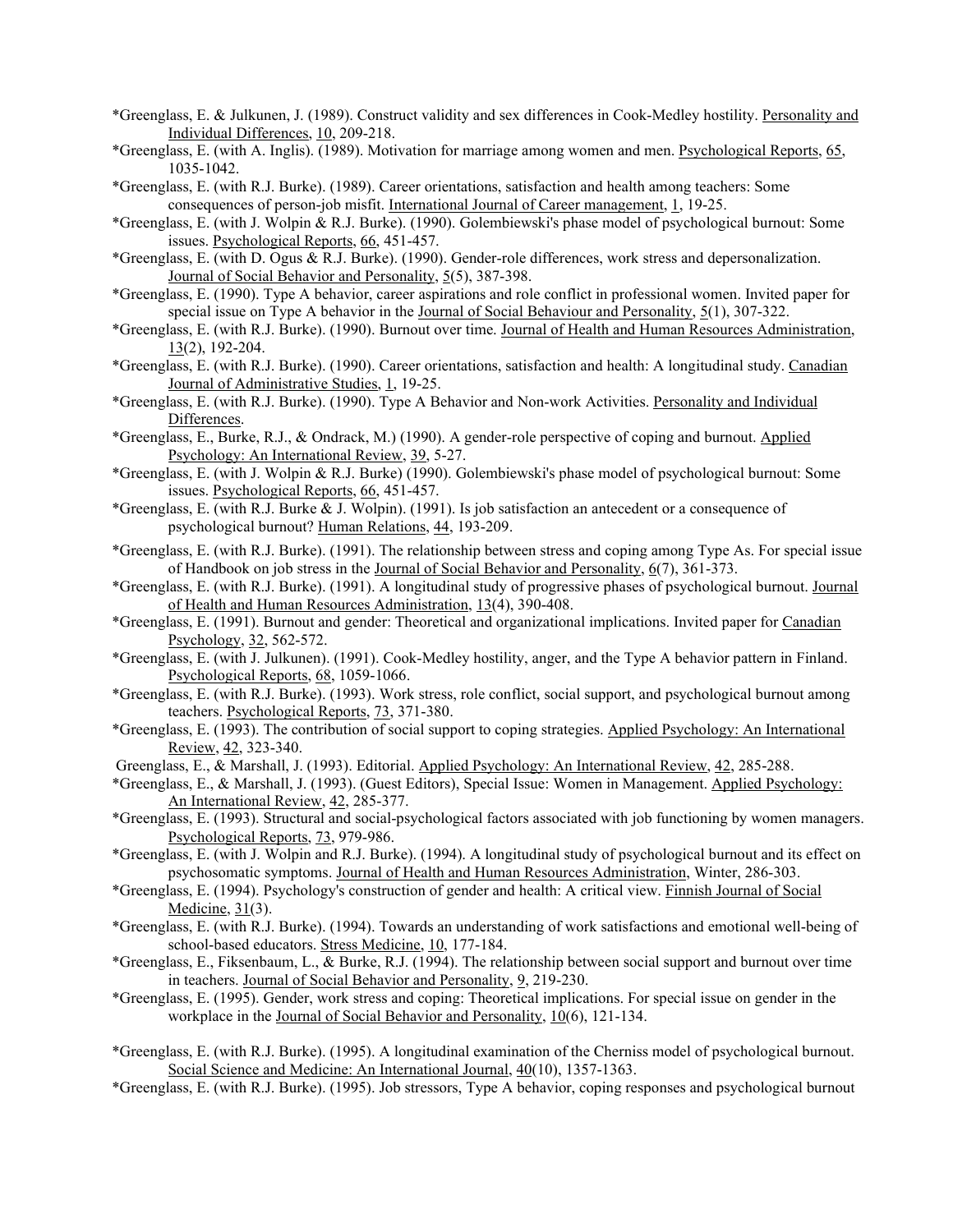among teachers International Journal of Stress Management, 2, 45-57.

- \*Greenglass, E. (with R.J. Burke). (1995). A longitudinal study of psychological burnout in teachers. Human Relations, 48(2), 187-202.
- \*Greenglass, E. (with R.J. Burke & R. Konarski) (1995). Coping, work demands, and psychological burnout among teachers. Journal of Health and Human Resources Administration, Summer, 90-103.
- \*Greenglass, E. (with K.A. Moore). (1996). Manual of the Deakin Coping Scale (DCS). Melbourne: Deakin University.
- \*Greenglass, E., Fiksenbaum, L., & Burke, R.J. (1996). Components of social support, buffering effects and burnout: Implications for psychological functioning. Anxiety, Stress, and Coping: An International Journal, 9, 185-197.
- \*Greenglass, E. (with R.J. Burke & R. Schwarzer). (1996). Predicting teacher burnout over time: Effects of work stress, social support, and self-doubts on burnout and its consequences. Anxiety, Stress, and Coping: An International Journal, 9(3), 261-275.
- \*Greenglass, E. (with R J. Burke). (1996). Work stress, social support, psychological burnout and emotionaland physical well-being among teachers. Psychology, Health and Medicine, 1, 193-205.
- \*Greenglass, E., & Noguchi, K. (1996). Longevity, gender and health: A psychocultural perspectve. Japanese Health Psychology, 4, 51-72.
- \*Greenglass, E. (with R.J. Burke & R. Konarksi). (1996). Coping, work demands and psychological burnout among teachers. Journal of Health and Human Resources Administration.
- Pyke, S. & Greenglass, E. (1997, January) Women and organization structures: An avenue to influence. CPA Section on Women and Psychology Newsletter, 23(2), 5-8.
- \*Greenglass, E. (with J.E. van Horn, W.B. Schaufeli, & R.J. Burke) (1997). A Canadian-Dutch comparison of teachers' burnout. Psychological Reports, 81, 371-382.
- \*Greenglass, E., Burke, R. J. & Konarski, R. (1997). The impact of social support on the development of burnout in teachers: examination of a model. Work and Stress, 11(3), 267-278.
	- \* Greenglass, E. (with L. Fiksenbaum, L. Goldstein, S. Pyke, & S. Boatswain) (1998). An analysis of the current status and future of the psychology of women. CPA/SCP Newsletter, 24, 9-11.
	- \*Greenglass, E., Burke, R.J. & Konarski, R. (1998). Components of burnout, resources and gender-related differences. Journal of Applied Social Psychology, 28, 1088-1106.
	- Greenglass, E. (with R. Schwarzer). (1998). The Proactive Coping Inventory (PCI). In R. Schwarzer (Ed.), Advances in health psychology research (CD-ROM). Berlin: Free University of Berlin. Institut for Arbeits, Organizations und Gesundheitspsychologie. (IBN 3-00-002776-9).
	- \*Greenglass, E. (with R. J. Burke) (1999). Work-family congruence and work-family concerns among nursing staff. Canadian Journal of Nursing Leadership, 12, 21-29.
	- \*Greenglass, E. (with R. J. Burke). (1999). Work-family conflict, spouse support, and nursing staff well-being during organizational restructuring. Journal of Occupational Health Psychology, 4, 327-336.
	- Schwarzer, R., Greenglass, E., & Taubert, S. (1999). Proaktives Coping Scale. Web site: [http://www.fu](http://www.fu-berlin.de/gesund/skalen/procop_dt.htm)[berlin.de/gesund/skalen/procop\\_dt.htm.](http://www.fu-berlin.de/gesund/skalen/procop_dt.htm)
	- \*Greenglass, E., Schwarzer, R., & Taubert, S. (2000). Proactive coping and health. International Journal of Psychology, 35, 292.
	- \*Greenglass, E. (with R. J. Burke). (2000). Effects of hospital restructuring on full time and part time nursing staff in Ontario. International Journal of Nursing Studies, 37, 163-171.
	- \*Greenglass, E. (with R. J. Burke). (2000). Hospital restructuring and nursing staff well-being: The role of coping. International Journal of Stress, 7, 49-59.
	- \*Greenglass, E., & Burke, R. J. (2000). The relationship between hospital restructuring, anger, hostility and psychosomatics in nurses. Journal of Community and Applied Social Psychology. 10, 155-161.
	- \*Greenglass, E. & Burke, R. J. (2000). Hospital downsizing, individual resources, and occupational stressors in nurses. Anxiety, Stress and Coping, 13, 371-390.
	- \*Greenglass, E. (with R. J. Burke) (2000). Work concerns, family concerns. Canadian Nurse, October, 96(9), 20-23.
	- \*Greenglass, E. (with R. J. Burke) (2000). Hospital restructuring and downsizing in Canada: Are less experienced nurses at risk? Psychological Reports, 87, 1013-1021.
	- \*Greenglass, E. (2000). Interpersonal factors, coping and gender: Implications for health. Proceedings of the 2000 Asian Congress of Health Psychology: Health Psychology and Culture, August 28-29, 2000, pp. 47-51.
	- \*Greenglass, E. (with R. J. Burke) (2001). Hospital restructuring and nursing staff well-being: The role of perceived hospital and union support. Invited paper for a special issue on organizational downsizing,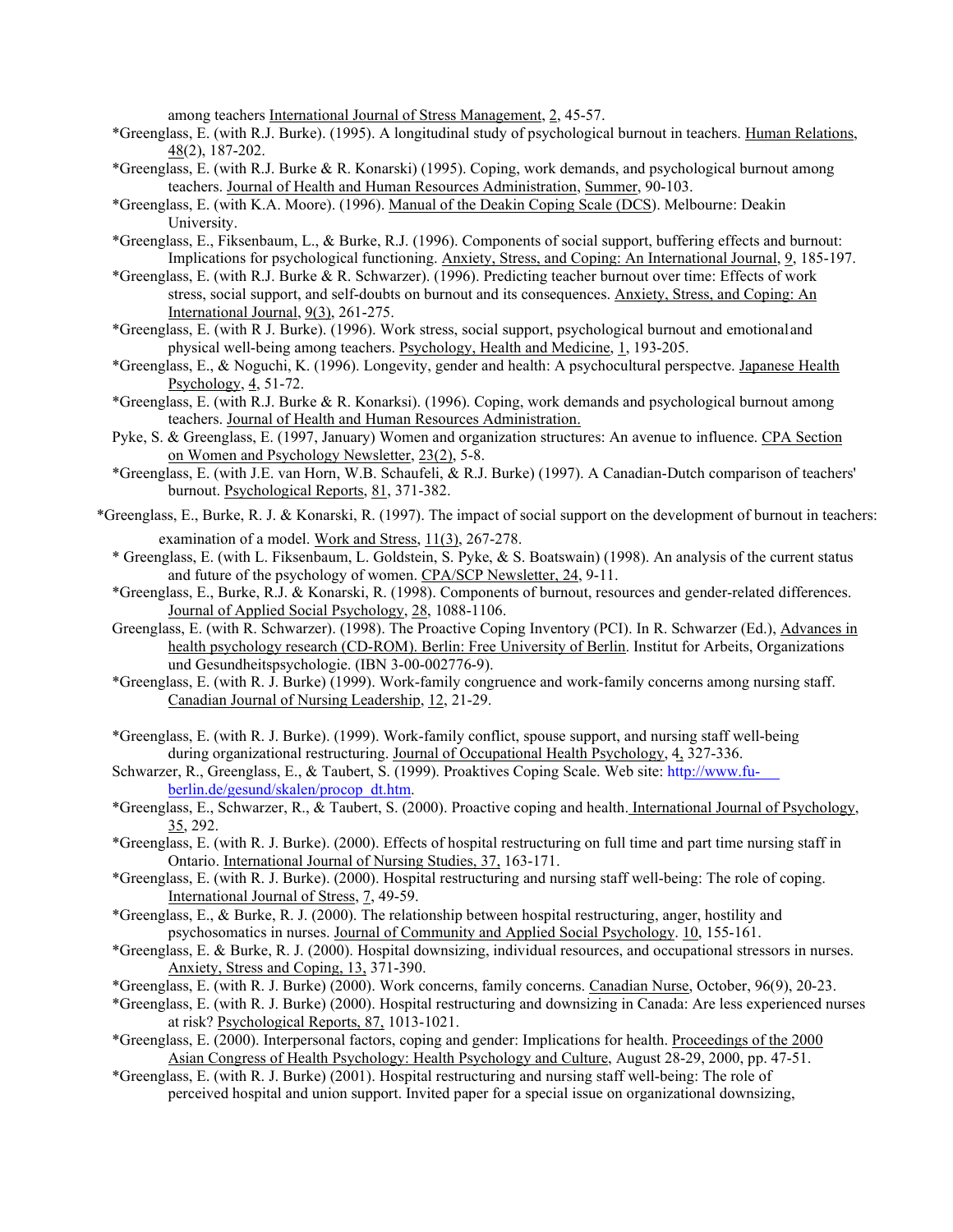anxiety and health, (Guest Editors, E. Greenglass & R. J. Burke). Anxiety, Stress and Coping: An International Journal, 14, 93-115.

- \*Greenglass, E., & Burke, R. J. (2001). Editorial introduction downsizing and restructuring: Implications for stress and anxiety. Anxiety, Stress and Coping: An International Journal, 14, 1-13.
- \*Greenglass, E. R. (2001) Proactive coping, work stress and burnout. Stress News: The Journal of the International Stress Management Association UK, 13, 5-8.
- \*Greenglass, E. (with R. J. Burke) (2001). Hospital restructuring stressors, work-family concerns and psychological well-being among nursing staff. Community, Work & Family, 4(1), 49-62.
- \*Greenglass E. (with R. J. Burke) (2001). Hospital restructuring, work-family conflict and psychological burnout among nursing staff. Invited paper for special issue on burnout and health. In E. R. Greenglass & W. B. Schaufeli (Guest Eds.) Psychology and Health: The International Review of Health Psychology, 0, 83-94.
- \*Greenglass, E. & Burke, R. J. (2001). Workload and burnout in nurses. Journal of Community and Applied Social Psychology, 11, 211-215.
- \*Greenglass, E., & Burke, R. J. (2001) (Guest Eds.). Organizational downsizing and psychological implications. Special Issue on organizational downsizing, anxiety and health for Anxiety, Stress and Coping: An International Journal.
- \*Greenglass, E. R. (with R. J. Burke) 2001. Effects of changing hospital units during organizational restructuring The Health Care Manager, 20, 10-18.
- \*Boatswain, S., Brown, N., Fiksenbaum, L., Goldstein, L., Greenglass, E., Nadler, E., & Pyke, S. (2001). Canadian Feminist Psychology: Where are we now? Canadian Psychology, 42, 276-285.
- \*Greenglass, E. & Burke, R. J. (2001) Nurses under siege: Effects of hospital restructuring on nurses. Registered Nurse Journal, 13(5), 8-9.
- \*Greenglass, E. (with W. B. Schaufeli) (Guest Editors) (2001). Burnout: New perspectives, new directions. Special issue on burnout and health. Psychology and Health: The International Review of Health Psychology.
- \*Greenglass, E., & Schaufeli, W. B. (2001). Introduction to special issue on burnout and health. In E. R. Greenglass & W. B. Schaufeli (Guest Eds.) Psychology and Health: The International Review of Health Psychology 16, 501-510
- \*Greenglass, E. (with R. J. Burke) (2001). Hospital restructuring and nursing staff well-being: The role of personal resources. Journal of Health & Human Services Administration, 24, 3-26.
- \*Greenglass, E. (with R. J. Burke) (2001). Hospital restructuring, work-family conflict and psychological burnout among nursing staff. Psychology and health: The International Review of Health Psychology, 16, 583-594.
- \*Greenglass, E. & Burke, R. J. (2001). Stress and the effects of hospital restructuring in nurses. Canadian Journal of Nursing Research, 33, 93-108.
- \*Greenglass, E.R., Burke, R.J., & Fiksenbaum, L. (2002). Impact of restructuring on job insecurity and job satisfaction in hospital nurses. Stress News: The Journal of the International Stress Management Association, UK.14.
- \*Greenglass, E.R., Fiksenbaum, L., Goldstein, L., & Desiato, C. (2002). Stressful effects of a university faculty strike on students: Implications for coping. Interchange: A Quarterly Review of Education, 33 (3), 261-279
- \*Greenglass, E., Burke, R.J., & Moore, K. (2003). Reactions to increased workload: Effects on professional efficacy of nurses. Applied Psychology: An International Review, 52, 580-597.
- \*Greenglass, E., & Burke, R.J. (2001). Application of an Impact of Restructuring Scale to the health-care sphere. Healthcare Management Forum. [www.cchse.org](http://www.cchse.org/)
- \*Greenglass, E., & Burke, R.J. (2001). Impact of Restructuring Scale: An instrument to measure effects of hospital restructuring. Healthcare Management Forum, 14 No. 3, Autumn, 24-28.
- \*Greenglass, E. R. (with R. J. Burke).(2001). Hospital restructuring and nursing staff well-being: The role of personal resources. Journal of Health and Human Services Administration, 24, 3-26.
- Greenglass, E. R. (2002). Health Psychology at the Meeting of the International Association of Applied Psychology (IAAP), Singapore, July 7-12, 2002. In (Ed.) I. Todorova, Newsletter of the European Health Psychology Society (EHPS).
- \*Pasikowski, T., Sek, H., Greenglass, E. R., & Taubert, S. (2002). The Proactive Coping Inventory-Polish Adaptation. Polish Psychological Bulletin, 33, 41-46.
- \*Safdar, S., Daneshpour, M., Greenglass, E., Lewis, R., & Whitworth, T. (2002, Spring). Reaction of ethnic groups to the incidents of September 11, 2001: The role of Social Axioms and coping. Canadian Psychological Association International and Cross-Cultural Psychology (ICCP) Section Newsletter, p. 5.
- \*Dayna Lee-Baggley, Anita DeLongis, Greenglass, E., & Voorhoeve, P. (2004). Coping with the threat of severe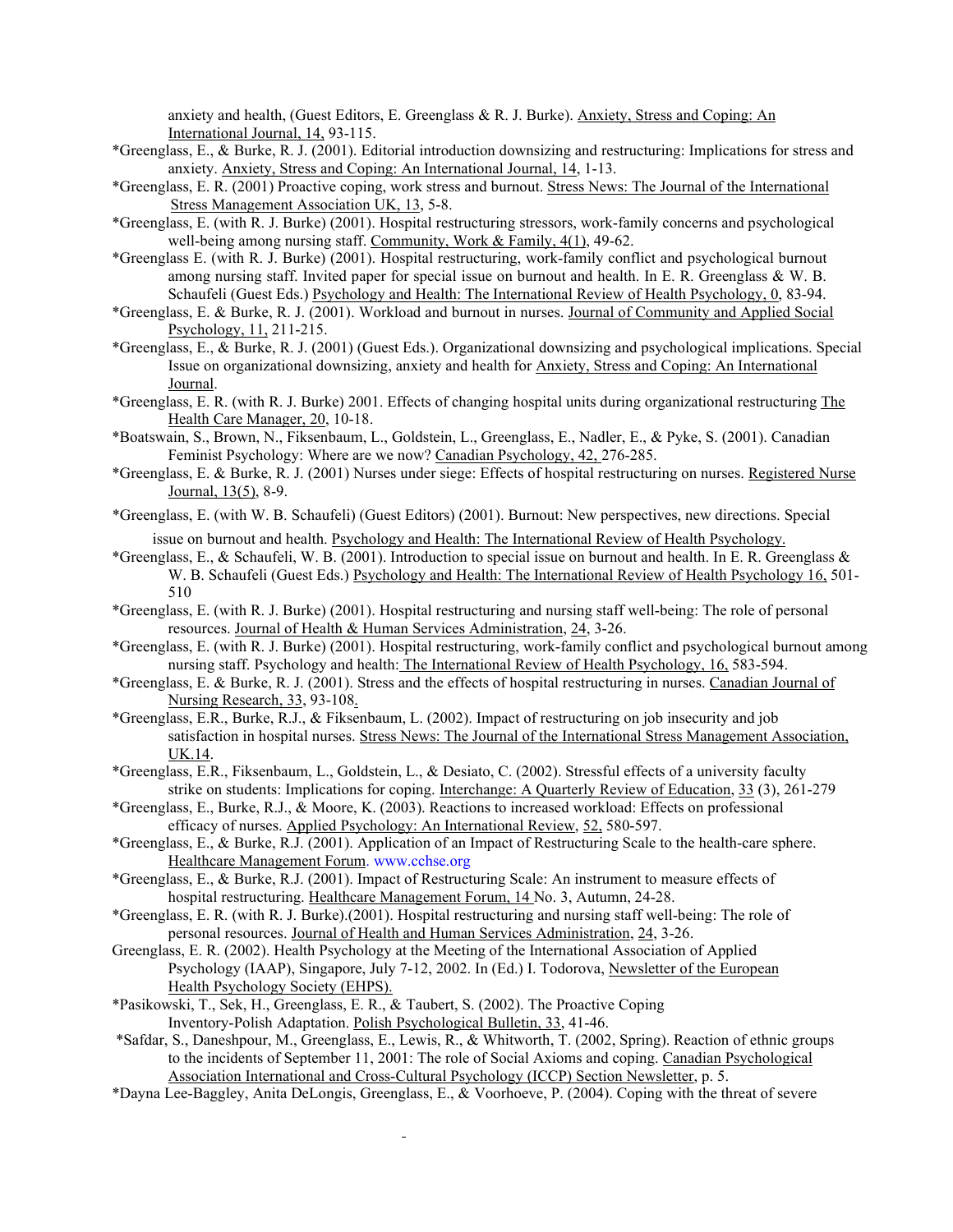acute respiratory syndrome: Role of threat appraisals and coping responses in health behaviors. Asian Journal of Social Psychology, 7, 9-23.

- \*Greenglass, E. (2004). Coping and its outcomes: An anticipatory approach to stress management. International Journal of Psychology 39 (5-6): 13- Suppl. S, Oct-Dec.
- \*Greenglass, E. (2004). [Anger at work, fair treatment and coping: Empirical and theoretical implications .](http://illumina.scholarsportal.info.ezproxy.library.yorku.ca/ids70/view_record.php?id=3&recnum=9&SID=llu34d0afhfsskhqsnv7300a37) International Journal of Psychology, Vol.39,no.5-6, 257- .
- \*Greenglass, E. R., Stokes, P., & Fiksenbaum, L. (2005). Engagement, work stress and well-being: Implications for psychological functioning. Stress News: The Journal of the International Stress Management Association UK, January, 17, #1, 4-8.
- \*Greenglass, E. R., Marques, S., deRidder, M., & Behl, S. (2005) Positive Coping and Mastery in a Rehabilitation Setting. *International Journal of Rehabilitation Research., 28,* 331-339.
- \*Uskul, A. K., & Greenglass, E. R. (2005). Psychological Well-Being in a Turkish-Canadian Sample. Anxiety, Stress and Coping: An International Journal, 18, 269-278.
- \*Greenglass, E. R. (2005). Invited Introduction to Special Issue on Teacher Burnout. *Revista de Psicología del Trabajo y de las Organizaciones*, Vol. 21. (Ed's). Isabel M. Martínez & Marisa Salanova. pp. 5-13.
- \*Greenglass, E.R., Burke, R.J., & Fiksenbaum, L. (2005). Job insecurity, distress and professional efficacy in nurses. *Health Perspectives: An International Journal, 30*, 278-295
- \*Fiksenbaum, L., Greenglass, E. R., Marques, S., de Ridder, M., & Eaton, J. (2005). A Psychosocial Model of Functional Disability. *Ageing International, 30,* 278-295
- \*Fiksenbaum, L., Greenglass, E., & Eaton, J. (2006). Perceived social support, hassles and coping among the elderly*. Journal of Applied Gerontology, 25,* 17-30.
- \*Greenglass, E. R., Fiksenbaum, L., & Eaton, J. (2006). The relationship between coping, social support, functional disability and depression in the elderly. *Anxiety, Stress and Coping: An International Journal, 19*, 15-31.*One of the top 10 most downloaded articles of the journal in 2006*

\*González-Morales, M. G., Peiró, J. M., Isabel Rodríguez, I., & Greenglass E. R. (2006) Coping

and distress in organizations: The Role of Gender in Work Stress*. International Journal of Stress Management, 13,* May, 228-248.

- \*Wickens, C., Fiksenbaum, L. M., Greenglass, E. R., & Wiesenthal. (2006). Student stress and coping following a university strike in Canada*. Journal of Collective Negotiations, 31*, 1-19.
- \*Fiksenbaum, L., Marjanovic, Z., Greenglass, E., & Coffey, S. (2006) Emotional Exhaustion and State Anger in Nurses who Worked during the SARS Outbreak: The Role of Threat and Organizational Support*. Canadian Journal of Community Mental Health, 25,* 89- 103.
- \*Solcova, I., Lukavsky, J., & Greenglass, E. (2006). The Proactive Coping Inventory: Czech Adaptation (in Czech). *Ceskoslovenska Psychologie, 2*, 148-162.
- Cheng, L., & Greenglass, E. (2006). Predicting life satisfaction in rehabilitation hospital patients. York Institute for Health Research: *Proceedings from the 11th Annual Graduate Student Symposium, May 2, pp. 72-87.*
- \*Marjanovic, Z., Greenglass, E. R., & Coffey, S. (2007). The relevance of psychosocial variables and working conditions in predicting nurses' coping strategies during the SARS crisis: An online questionnaire survey. *International Journal of Nursing Studies, 44,* 991-998. Available at: <http://linkinghub.elsevier.com/retrieve/pii/S0020748906000745>
- Greenglass, E. R. Activities of IAA Division 8 Members, January May 2007. *IAAP Newsletter*, April, 2007.
- \*Marjanovic, Z., Greenglass, E. R., Struthers, C. W., & Faye, C. (2009). Helping following natural disasters: A social-motivational analysis. *Journal of Applied Social Psychology, 39,* 2604-2625
- \*Puterman, E., Delongis, A., Lee-Baggley, D., & Greenglass, E. (2009).Coping and health behaviors in times of global health crises: Lessons from SARS and West Nile. Global Public Health: An International Journal for Research, Policy and Practice, *4*, 69-81.
- \*Greenglass, E. R., & Fiksenbaum, L. (2009). Proactive Coping, Positive Affect, and Well-Being: Testing for Mediation Using Path Analysis. In J. P. Ziegelmann & S. Lippke (Eds.), Invited paper in European Psychologist, Special section on theory-based approaches of stress and coping, 14, 29-39.
- \*Bhushan, B., Gautam, R., & Greenglass, E.S. (2010). The Hindi adaptation and standardization of the proactive coping inventory (PCI), [International Journal of Psychology and Psychological Therapy, 1](http://www.ijpsy.com/)0:2, 79-91.
- \*Nepon, T., Greenglass, E. R., & Mara, C. (2010). Mediating role of challenge on depression. Submitted to Motivation and Emotion (revise and resubmit).
- \*Šolcová, I., A. Slezáčková, A., Franková, E., & Greenglass, E. (2012). Psychological circumstances of the economic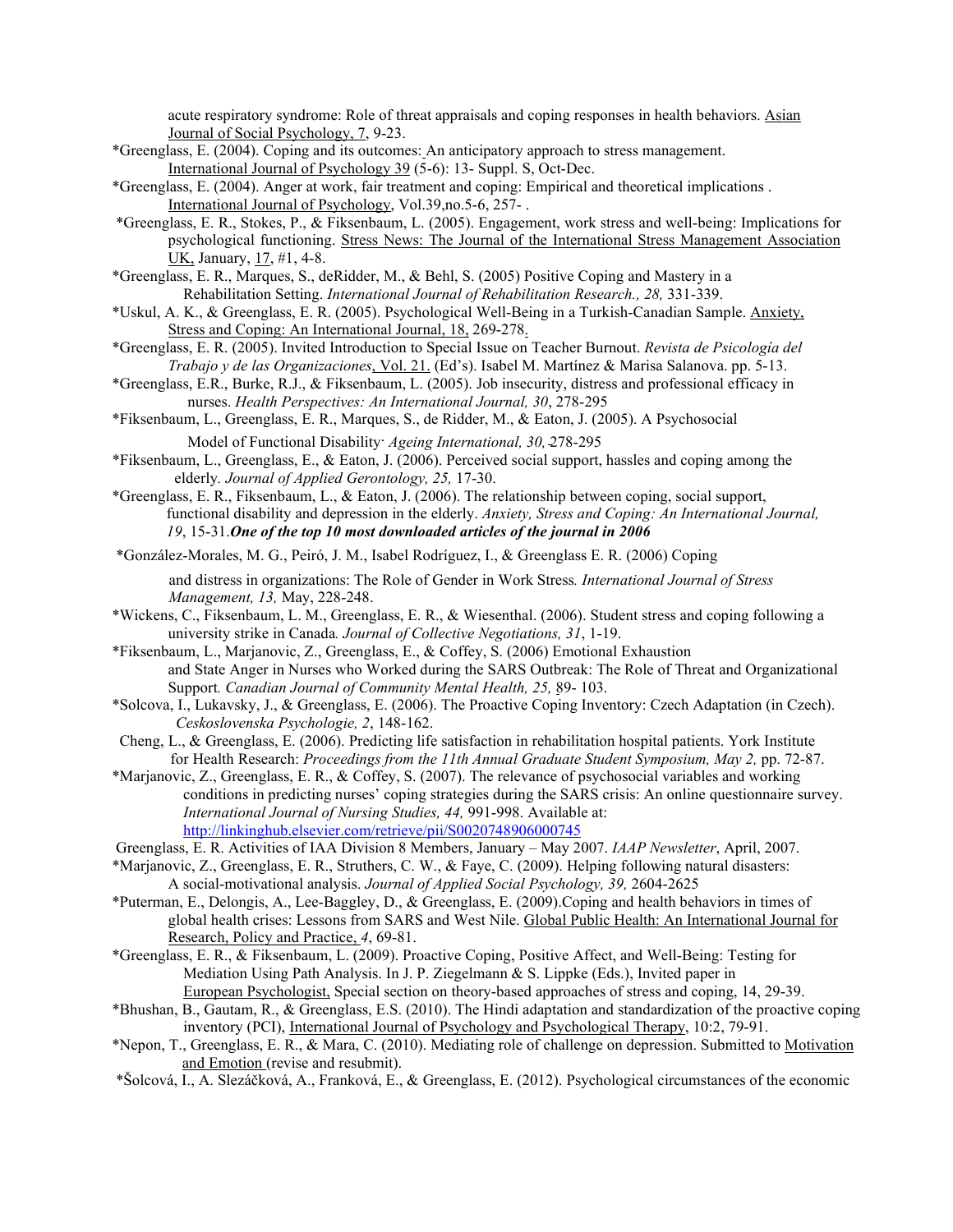recession. <u>Československá psychologie</u>, 61, 64-72.

- \*Fiksenbaum, L.M., Wickens, C. M., Greenglass, E. R., & Wiesenthal, D. L. (2012). Students' perceptions of fairness following an academic strike. Canadian Journal of Higher Education, 42, (3), 24-44.
- \*Marjanovic, Z., Struthers, C. W., & Greenglass, E. R. (2012). Who helps natural-disaster victims? Trait and situational predictors. *Analyses of Social Issues and Public Policy, 12*, 245-267.
- \*Marjanovic, Z., Struthers, C. W., & Greenglass, E. R. (2012). Big- picture issues: Research on helping behavior and victims of natural disasters. *Analyses of Social Issues and Public Policy, 12,* (1), 289-295.
- \*Katter, J. K. Q., & Greenglass, E. (2013). The influence of mood on the relation between proactive coping and rehabilitation outcomes. Canadian Journal of Aging, 32 (1), 13-20.
- \*Marjanovic, Z., Greenglass, E. R., Fiksenbaum, L., & Bell, C. M. (2013). Psychometric evaluation of the Financial Threat Scale (FTS) in the context of the great recession. *Journal of Economic Psychology*, 36, 1-10.
- \*Greenglass, E., Antonides, G., Christandl, F., Foster, G., Katter, J. K.Q. & Kaufman, B. E. (2014). The financial crisis and its effects: Perspectives from economics and psychology. *Journal of Behavioral and Experimental Economics, 50*, 10-12.
- \*Marjanovic, Z., Struthers, C. W., Cribbie, R. A., & Greenglass, E. R. (2014). The Conscientious Responders Scale: A new tool for discriminating between conscientious and random responders. *SAGE Open, 4* (3), 1-10. doi. 10.1177/2158244014545964
- \*Marjanovic, Z., Holden, R., Struthers, W., Cribbie, R., and Greenglass, E. (2015). The Inter-Item Standard Deviation (ISD): An index that discriminates between conscientious and random responders. *Personality and Individual Differences, 84, 84, 79-83*.<http://dx.doi.org/10.1016/j.paid.2014.08.021>
- \*Marjanovic, Z., Greenglass, E. R., Fiksenbaum, L., De Witte, H., Garcia-Santos, F., Buchwald, P., Peiró, J. M., & Mañas, M. A. (2015). Further psychometric evaluation of the Financial Threat Scale (FTS) in four European,nonstudent samples. *Journal of Behavioral and Experimental Economics, 55,* 72-80.
- \* Viseu, J.N. R., Neves de Jesus, S., Leal, R., Valle, P., Santos, J., Matavelli, R. D., & Greenglass, E. (2015). The economic recession and mental health: Analysis of the Portuguese situation. *Psicologia,saúde & doenças,* 2 *16*(2), 174-186 Eissn - 2182-8407. Sociedade Portuguesa de Psicologia da Saúde - SPPS - [www.sp-ps.com D](http://www.sp-ps.com/)OI: <http://dx.doi.org/10.15309/15psd160204>
- \* Greenglass, E. (2016). Importance of cross- national and interdisciplinary research for the study of financialstress, Invited Commentary on Sinclair and Cheung (2016). *Stress and Health, 32,* 199–200.
- \*Neves de Jesus, S., Leal, A. R., Viseu, J.N., Valle, P., Matavelli, R. D., Pereira, J., & Greenglass, E. (2016).Coping as a moderator of the influence of economic stressors on psychological Health. *Análise Psicológica* (2016), *4 (XXXIV*): 365-376 doi: 10.14417/ap.1122.
- **\***Fiksenbarum, L., Marjanovic, Z., Greenglass E., & Garcia-Sntos, F. (2017). Impact of Economic Hardship and Financial Threat on Suicide Ideation and Confusion. *Journal of Psychology: Interdisciplinary and Applied, , 151:5,* 477- 495, DOI: 10.1080/00223980.2017.1335686.<http://dx.doi.org/10.1080/00223980.2017.1335686>
- \*Fiksenbaum, L., Marjanovic, Z.,& Greenglass, E. (2017). Financial threat and individuals'willingness to change financial behavior: Testing a model predicting to psychological distress. *Review of Behavioral Finance, 9: 2*, pp.128-14[7,https://doi.org/10.1108/RBF-09-2016-0056](https://doi.org/10.1108/RBF-09-2016-0056)
- Wicken, C.M., Labrish, C., ,Masoumi, A., Fiksenbaum, L.M., & Greenglass, E. R. (2017). Understanding the student experience of a university labour strike: Identifying strategies to counter negative imact. Research Report. Higher Education Quality Council of Ontario: An agency of the Government of Ontario.
- \*Chiacchia, D. J., Greenglass, E. R., Katter, J. Q. K., & Fiksenbaum, L. (2018). The role of self- compassion during difficult economic times*. Anxiety, Stress, and Coping, 31*(6), 611-625. doi: 10.1080/10615806.2018.1519703.
- \*Marjanovic, Z., Fiksenbaum, L., & Greenglass, E. (2018). Financial threat correlates with acute economic hardship and behavioral intentions that can improve one's personal finances and health. *Journal of Behavioral and Experimental Economics, 77, 151-157.* https://doi.org/10.1016/j.socec.2018.09.012
- \*Wickens, C. M., Labrish, C. Masoumi, A., Fiksenbaum, L.& Greenglas, E. (2019) Effects of and remediation Strategies for Students Affected by a University Work Stoppage: Comparing Two Institutions of Higher Learning. *[International Journal of Mental Health and Addiction J](https://link.springer.com/journal/11469)une 2019, Volume 17, [Issue 3](https://link.springer.com/journal/11469/17/3/page/1)*, pp 425–444
- \*Chiacchia, D. J., Greenglass, E., Antoniou, A.-S., Begic, P., Buchwald, P., Chrousos, G., Dimopoulos, M. A., Fiksenbaum, L., Greenblatt-Kimron, L., Marjanovic, Z., Palgi, Y., Ring, L., Sesé, A., & Shi,
- K. Psychometric validation of the Brief Coronavirus Threat Scale (BCTS) across nine countries (2022). *Journal of Stress, Trauma, Anxiety and Resilience (J-STAR) – COVID-19 Special Edition, 1 (1).* DOI: <https://doi.org/10.55319/js.v1i1.1>